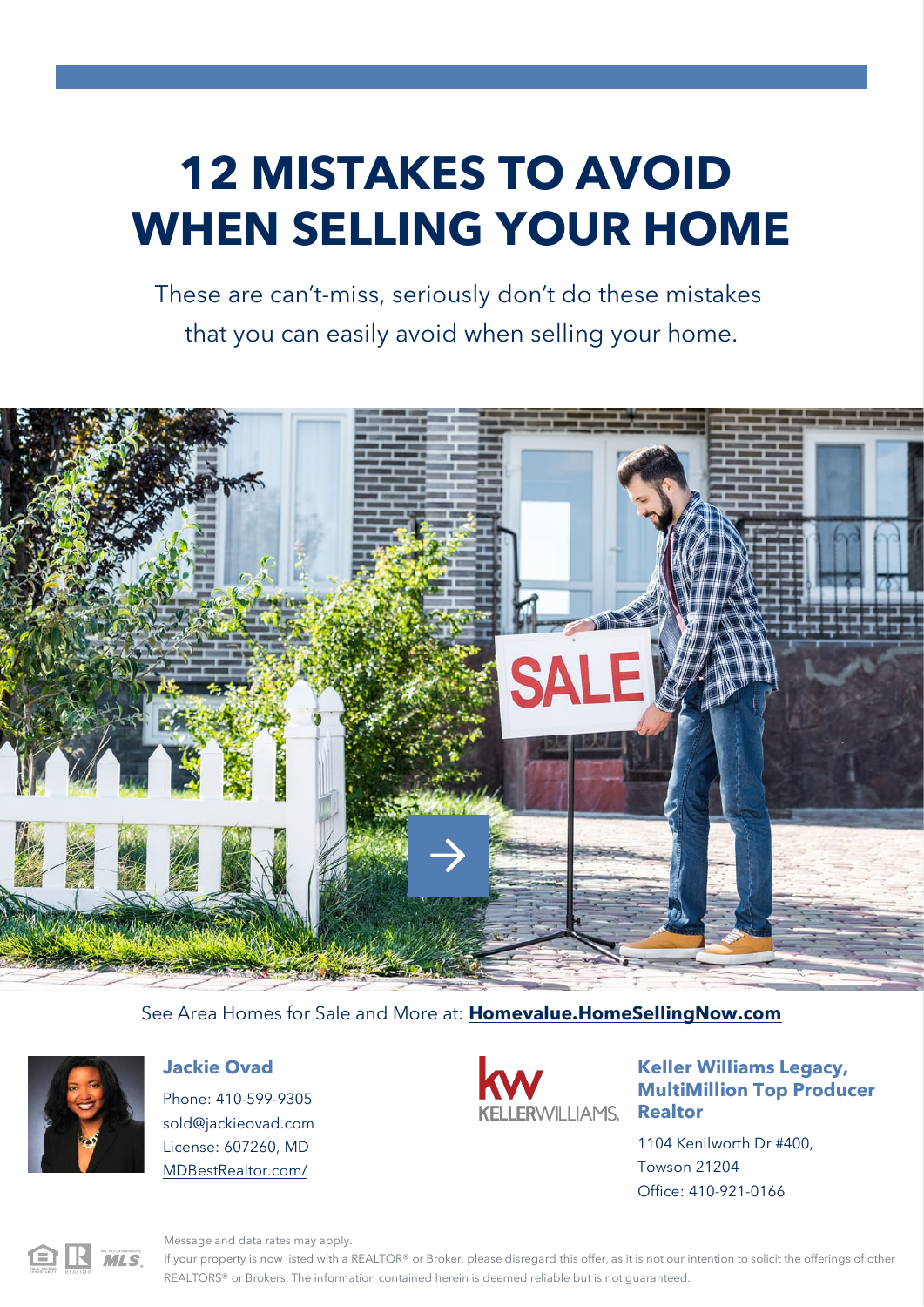**Selling your home doesn't have to be full of missteps and mistakes. Learn from these common mistakes and avoid problems from the moment you put up that For Sale sign!**





**Jackie Ovad** Keller Williams Legacy, MultiMillion Top Producer Realtor 410-599-9305



#### **[MDBestRealtor.com/](http://MDBestRealtor.com/)**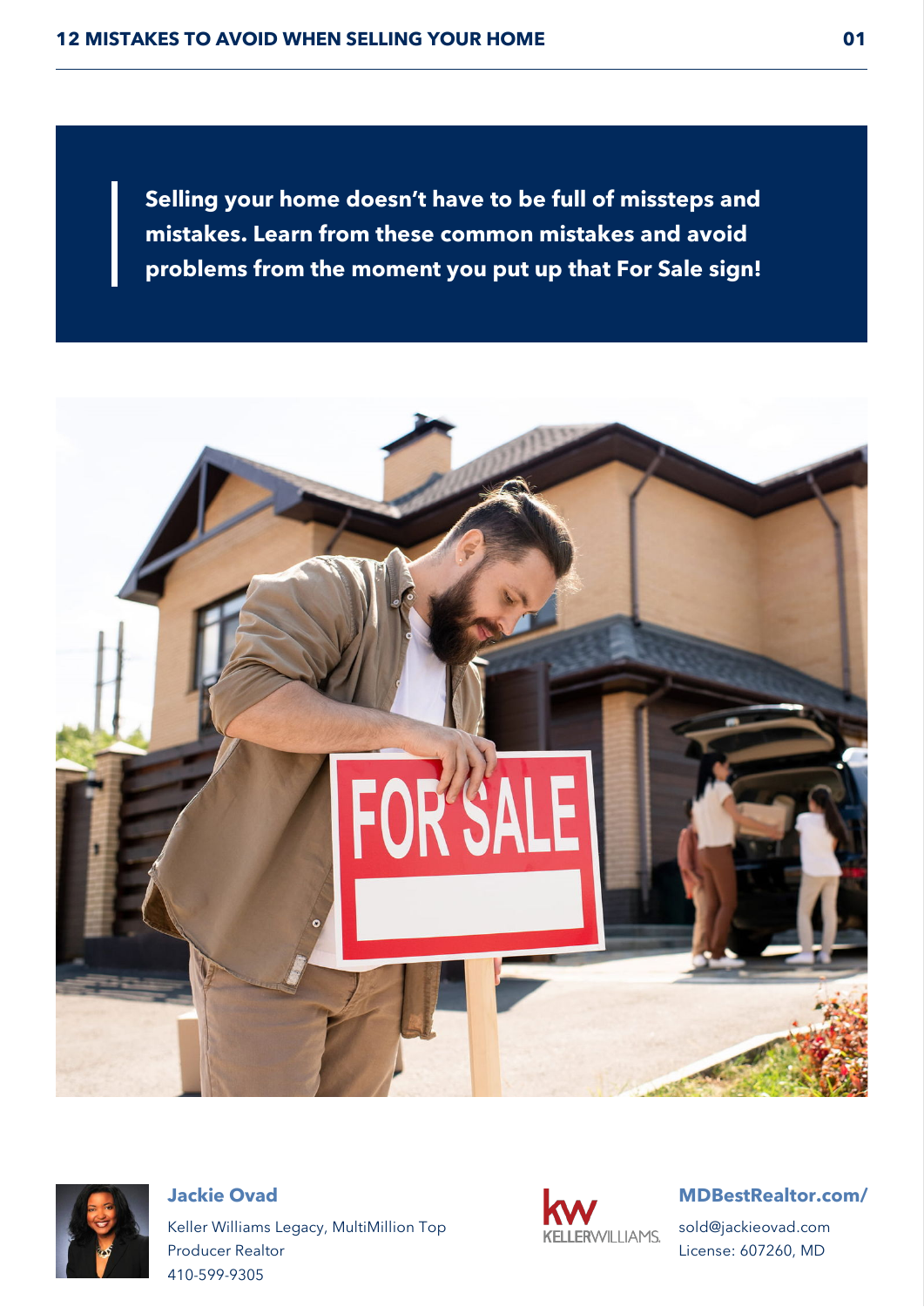# **Let's start with four DON'Ts. Here are four things NOT TO do when you put your home up for sale:**

#### **1. DON'T GET EMOTIONAL**

Maybe you've lived in your house for 25 years and raised your kids there. Maybe you're moving for a reason that's inherently emotional or difficult. Maybe you just feel the heightened stress of selling a home and let your emotions into the mix. Do your best to put your emotions on the shelf and be as pragmatic as possible about selling your home.

#### **2. DON'T SET AN UNREALISTIC PRICE**

Pricing your home is one of the first, and most important, decisions you'll make when listing your home for sale. If you get too caught up in the "whatifs," you may set your sights too high and set an unrealistic price. This will mean your home sits on the market longer and can cost more money in the long-run.

#### **3. DON'T HIDE MAJOR PROBLEMS**

A good home inspector will find out all of the issues with your home anyway. Not being forthcoming about known issues will slow the whole process down. You don't want to have an offer on the table that doesn't work out because you've failed to disclose something or because inspection uncovered something huge.

## **4. DON'T WAIT UNTIL THE LAST MINUTE**

There are numerous documents you'll need to have in hand before you can list and sell your home. Don't wait until the last minute to get your ducks in a row. Everything will go faster and smoother if you have everything you need.



#### **Jackie Ovad** Keller Williams Legacy, MultiMillion Top Producer Realtor 410-599-9305



#### **[MDBestRealtor.com/](http://MDBestRealtor.com/)**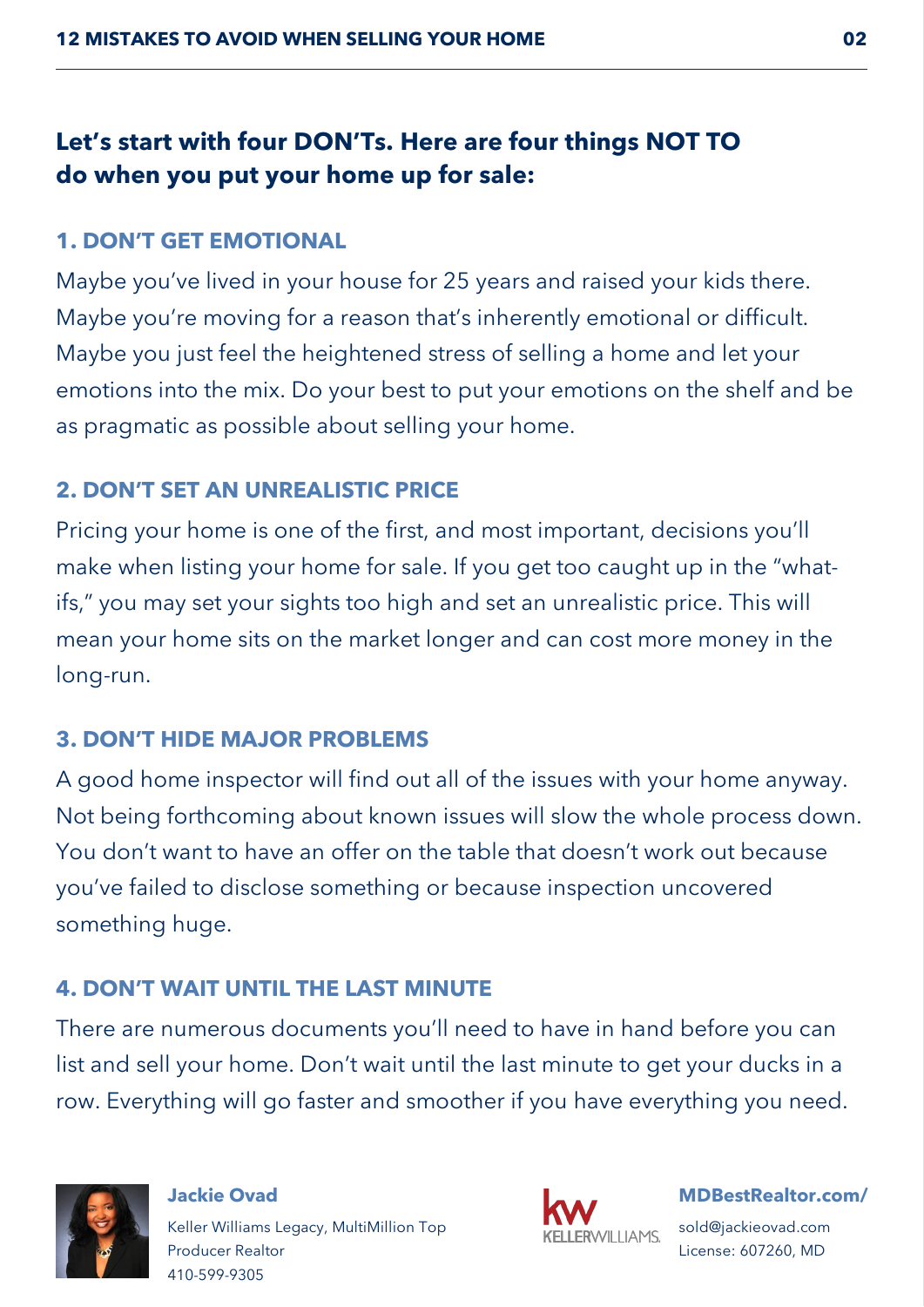# **Here are some DOs. Not doing these are huge mistakes that home sellers make all of the time.**

#### **5. DO FILM VIDEO WALK-THROUGHS**

Especially as virtual home buying becomes increasingly popular, your home will get more views and interaction if you have video walk-throughs. Video tours can usually be filmed by someone who works with your real estate agent. These are compelling and add value to your listing.

#### **6. DO MAKE MINOR REPAIRS**

If you've lived in your home a long time (or even if you haven't), you may have learned to live with squeaky hinges or broken railing. Homebuyers will be turned off by these things, and it's a lot cheaper to fix them yourself than to have negotiations about the deal.

## **7. DO MAKE COSMETIC IMPROVEMENTS**

It may be hard to see your lived-in home objectively. But potential buyers will be the first to notice worn-out carpeting and scuffed walls. A little bit of paint, a little bit of carpet cleaning, a pressure wash on the driveway goes a long way.

## **8. DO STAGE YOUR HOME**

Now that many buyers are checking you out virtually, it's even more important that your home looks bright, light, and modern. It may be worth it to pay an expert stager or have a friend with a great eye come in and update your decor.



**Jackie Ovad** Keller Williams Legacy, MultiMillion Top Producer Realtor 410-599-9305



**[MDBestRealtor.com/](http://MDBestRealtor.com/)**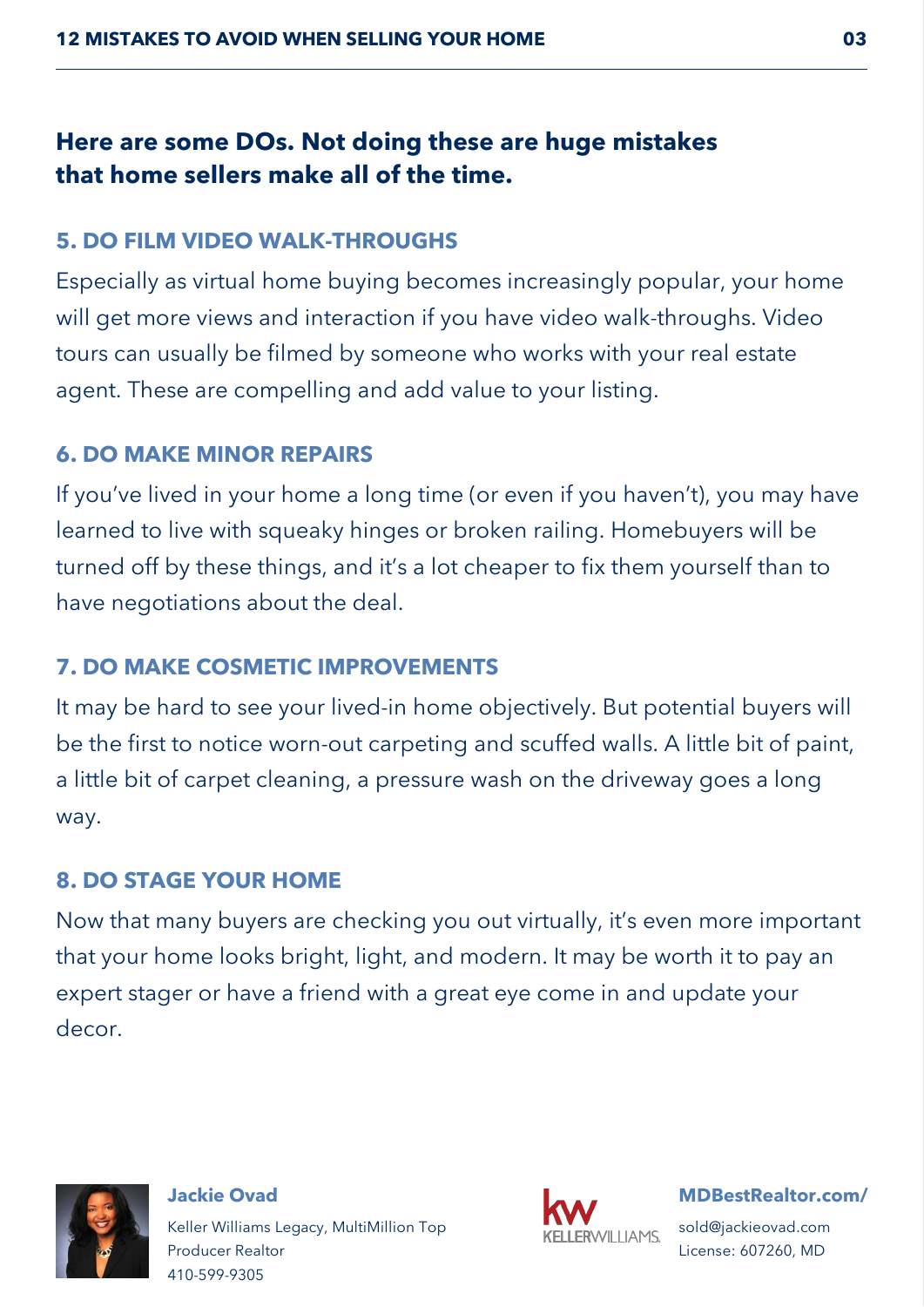# **The last four mistakes many people make have to do with buyers and the buying process. Home sellers can impact the sale! BE CAREFUL that you don't make these mistakes.**

## **9. BE CAREFUL ABOUT NEGOTIATIONS**

There are great things and ways to negotiate… and poor ones. You need to sit down with your real estate agent early in the process and determine your absolute bottom-line selling price and anything you are or are not willing to talk with a potential buyer about.

## **10. BE CAREFUL ABOUT WHEN YOU SELL**

You may already know that selling during the winter months will get you a lower price for your home. There are ideal times to list your home. This may even extend to when online listings go live and when you alert the community.

# **11. BE CAREFUL ABOUT BUYER QUALIFICATIONS**

A huge time-waste that home sellers sometimes experience is trying to work with unqualified buyers. While your real estate agent should have a great process for pre-approvals and proof of funds, be sure you are in the know about who is being let through your door.

# **12. BE CAREFUL ABOUT DELAYS**

Any number of things can derail your home sale. It's super important that you don't make impulsive decisions that could set you back several weeks. When in doubt, ask your REALTOR.



**Jackie Ovad** Keller Williams Legacy, MultiMillion Top Producer Realtor 410-599-9305



**[MDBestRealtor.com/](http://MDBestRealtor.com/)**